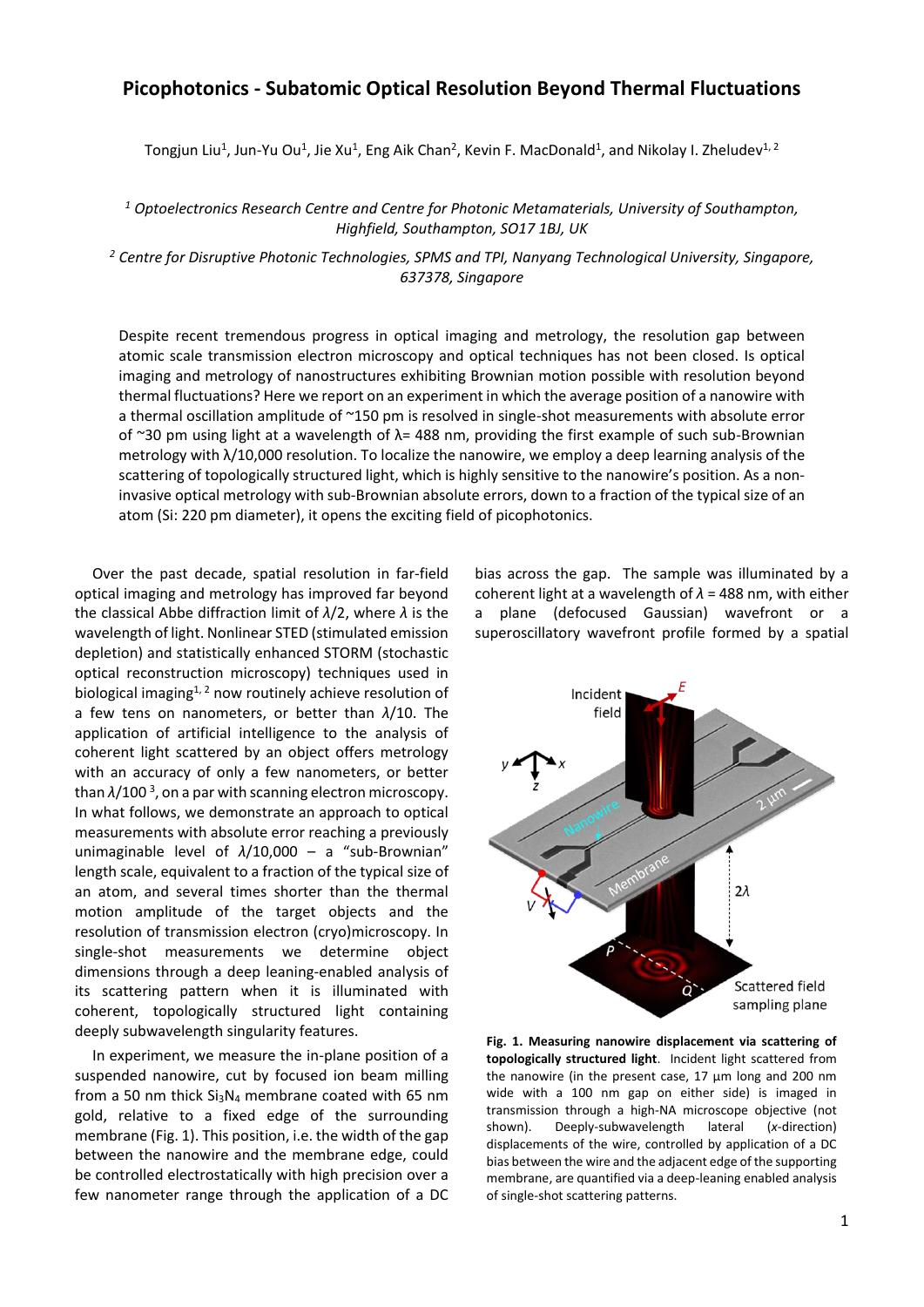

**Fig. 2. Optical measurements of nanowire displacement.** Absolute error in measurements of nanowire displacement, using (a) plane wave and (b) topologically structured (superoscillatory) light field illumination, against actual displacement. Red horizontal lines show mean absolute errors for order-of-magnitude actual displacement bands, i.e. from 10-100 and 100-1000 pm. (c) Magnitude of uncertainty in actual nanowire displacement.

light modulator-based wavefront synthesizer (see Supplementary Materials section S1). The pattern of light scattered by the nanostructure was sampled in transmission at a distance of ~2*λ* (~1 μm) from the membrane by a 16-bit image sensor through a microscope objective with a numerical aperture of 0.9.

To enable optical measurements of unknown nanowire positions, we created a dataset of single-shot scattering patterns recorded at different (electrostatically controlled) positions of the nanowire. Knowledge of said position being obtained from an *a priori* measurement, under a scanning electron microscope, of the dependence of nanowire position on applied bias. Eighty percent of these images, selected at random, were used for neural network training, i.e., as scattering patterns for known positions of the nanowire. (Detail of the network architecture and training procedure, and positional calibration measurements are given in Supplementary Materials section S2.) The trained network was then tasked with determining (nominally) unknown nanowire positions from previously unseen single-shot scattering patterns. This exercise was repeated for the two regimes of (plane wave and superoscillatory) illumination.

Figure 2 shows the results of such measurements, as the absolute error in the optical measurement of nanowire position, retrieved by the trained neural network from the scattering pattern, against the ground truth (*a priori* calibrated) displacement values in the 10- 1000 pm range. The statistical spread of datapoints is derived from twenty independent neural network training cycles. Our results show that nanowire position can be measured with a mean absolute error of as little as 76 pm using plane wave illumination and 28 pm with superoscillatory illumination. For comparison, the diameter of a silicon atom is ~220 pm.

Optical metrology based upon analysis of scattered light is an inverse problem that can be reduced to the Fredholm integral equation, which can be efficiently solved by a neural network<sup>3</sup>. Recent work has demonstrated that this approach yields accuracy better than *λ*/100 in measuring the width of gaps in an opaque film with plane wave illumination, using a neural network trained on a set of nanofabricated samples with a range of different gap sizes. There are two major contributing factors to the hundredfold improvement in mean absolute error reported here: a radically better training process and the use of topologically structured superoscillatory light:

Precisely tailored interference of multiple waves can form intensity "hotspots" in free space, with dimensions smaller than the conventional diffraction limit, as a manifestation of what is known as superoscillation. The electromagnetic field near a superoscillatory hotspot has many features similar to those in the vicinity of resonant plasmonic nanoparticles or nanoholes - hotspots are surrounded by phase singularities and nanoscale zones of energy backflow where phase gradients can be more than an order of magnitude larger than in a free propagating plane waves<sup>4</sup>.

The use of such topologically structured light gives a radical advantage for AI-enabled metrology: The ability to evaluate small changes in the position of the nanowire depends upon the magnitude of associated changes in the scattered light field at distance *z* from the object  $A(x, z)e^{i\phi(x)} = f(A_0(x, 0)e^{i\phi_0(x, 0)})$ , where  $A_0(x, 0)$ is the amplitude and  $\phi_0(x, o)$  is the phase of the incident light in the *xy* object plane. A small displacement in the object against the incident field in the *x*-direction results in a change in scattered light intensity  $\delta I(x) \sim \delta A_0 (x, 0)^2 + A_0 (x, 0)^2 \delta \phi_0(x, 0)^2$ . The first term in this expression is related to the change of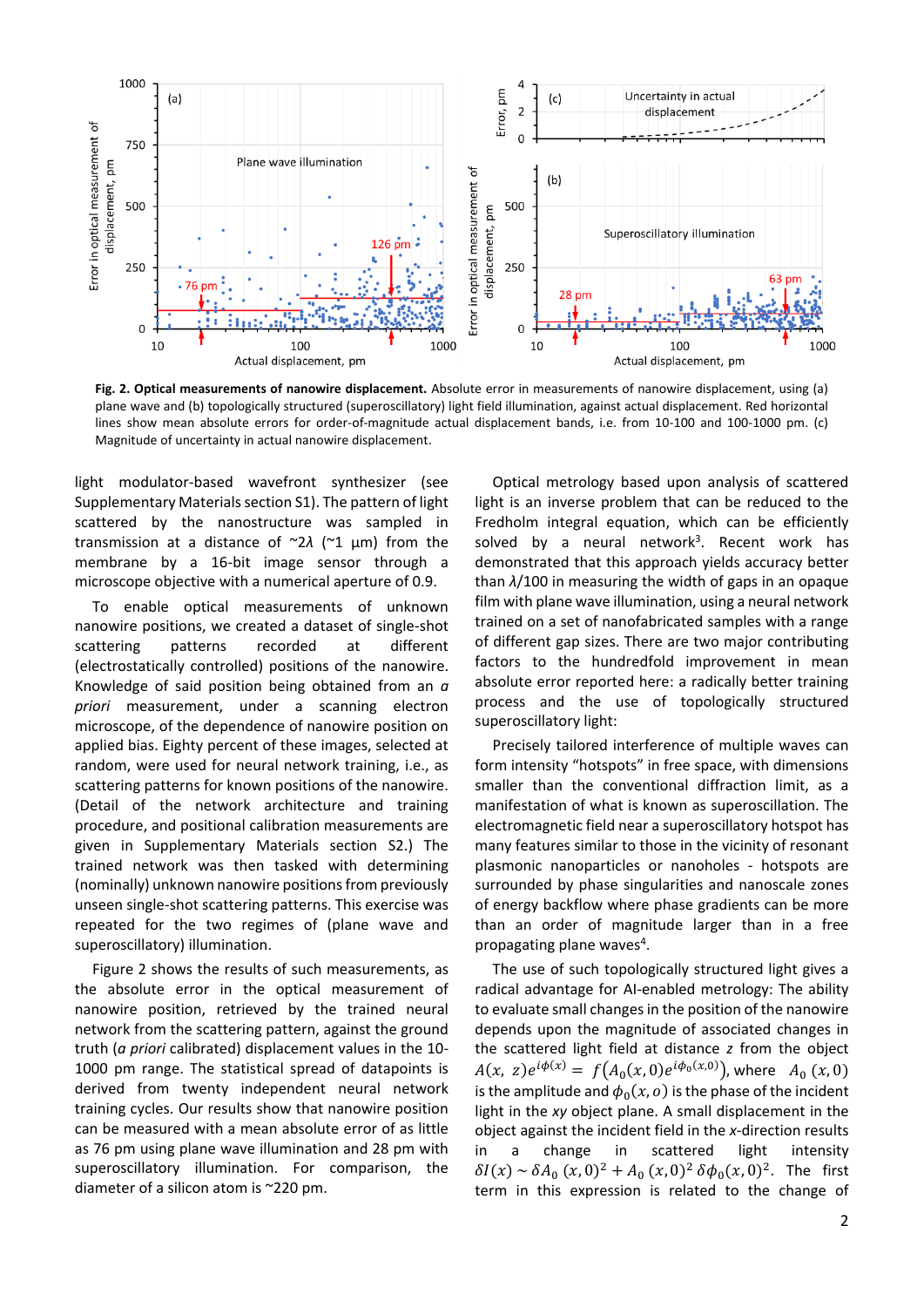

**Fig. 3. Sensitivity of scattered fields to small nanowire displacements.** (a) Intensity and (b) phase profiles of the superoscillatory field in the *xz* plane [light propagating in the +*z* direction, wavelength *λ* = 488 nm]. The sample – a nanowire in the gap between two semi-infinite sections of membrane – lies in the *z* = 0 plane [its cross-sectional profile being shown in green in (a) and grey in (b)]. (c) Relative change in scattered light intensity resulting from a *λ*/1000 displacement of the sample in *x*-direction along a crosssectional line through the scattering pattern in the sampling plane [the line *PQ* in Fig. 1] as a function of the initial position *x<sup>0</sup>* of the sample relative to the symmetry axis of the light field. (d) Corresponding plot of relative change in scattered light intensity for plane wave illumination of the same sample structure. [Further detail of numerical simulations is given in Supplementary information section S3.]

illumination intensity associated with the object's positional shift, while the second relates to the corresponding change in phase. The phase-dependent term is absent for plane wave illumination, but can be large under superoscillatory illumination, when the object traverses a small (deeply subwavelength) feature of the incident field, such as singularity, where the phase  $\phi_0(x, 0)$  jumps by  $\pi$ .

The responses of scattered plane wave and topologically structured light fields to displacement of an illuminated nanowire are illustrated, through computational modelling, in Fig. 3. The incident superoscillatory wavefront (detailed in Ref. <sup>4</sup>) has a central intensity maximum (Fig. 3a) flanked by phase singularities and zones of high phase gradient (Fig. 3b). We consider the case here where these singularities lie in the nanowire sample plane. As a figure of merit for the sensitivity of the scattered field to small displacements of the nanowire, Fig. 3c presents the magnitude of the relative change in scattered light intensity induced by a *λ*/1000 (~0.5 nm) shift in nanowire position, as a function of (horizontally) image plane coordinate and (vertically) the initial position of the sample within the structured light field. The scattered field intensity is strongly dependent on both, with largest changes (of up to 0.1%), occurring when a sharp edge of the nanostructure coincides with a phase singularity in the incident superoscillatory field. For comparison, Fig. 3d shows the same for plane wave illumination. Here, the variations in scattered field intensity are smaller (reaching only 0.03%) and relatively weakly dependent on both image plane coordinate and lateral position of the sample. The contrast between Figs. 3c and 3d explains the better mean error of positional measurement achieved with

superoscillatory, as compared to plane wave, illumination (Fig 2).

The quality of artificial intelligence is directly related to the quality of training data for the neural network. Our ability here to achieve picometric levels of absolute error results firstly from the use of a training set that is ultimately congruent with the object of interest: the same electrostatically reconfigurable nanostructure is used for training and as the object of metrological study. Moreover, ground truth positional displacement values are much more precisely calibrated in this singular electrostatically controlled gap sample (Fig. 2c) than they are in previously employed sets of mutually independent training samples fabricated with typically fewnanometer tolerance<sup>3, 5</sup>.

It should further be noted that access to this low level of measurement error is only possible because deep learning-based retrieval process is sensitive primarily to the intensity profile of the diffraction pattern, but not to its lateral position. As such it is strongly resilient to small thermal and mechanical drifts in the mutual positions of the lens, sample, and incident light beam during the experiment<sup>5</sup>.

Our results represent the first example of "sub-Brownian" optical metrology – the measurement of object dimensions/displacements smaller than the amplitude of its thermal motion. The amplitude of nanowire thermal vibration can be evaluated from the Langevin oscillator model  $6$ : in the present case, the nanowire's fundamental in-plane oscillatory mode at 1.6 MHz has an amplitude of 145 pm at room temperature (see supplementary materials S4), i.e. a value markedly higher than the achieved (superoscillatory illumination) measurement error of ~30 pm. This is possible because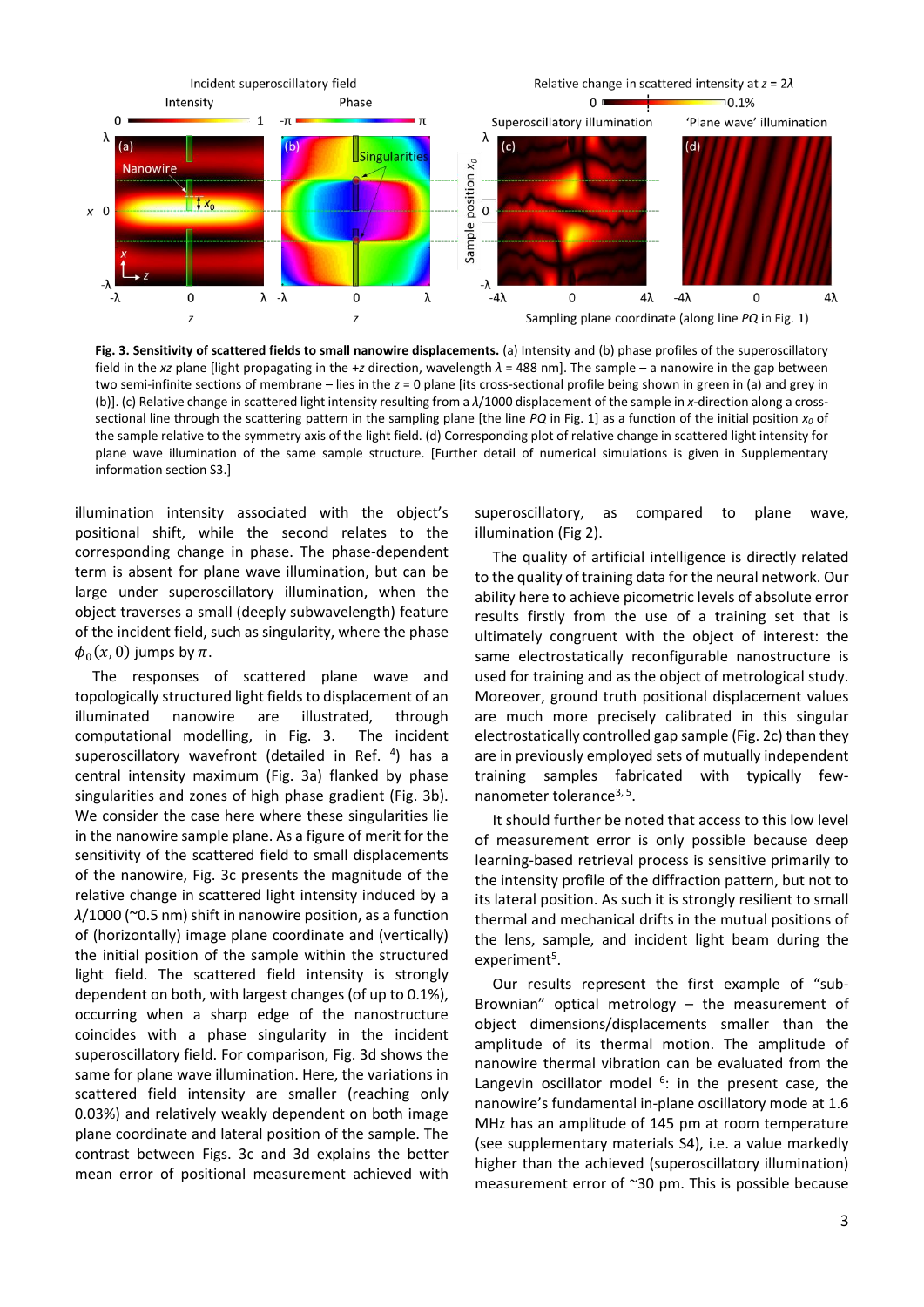our measurements are performed with a detector integration time of ~100 ms and thus return the mean position of the nanowire, which oscillates thermally with a much shorter (~0.6 μs) period. Measurements are single-shot, and do not require scanning of the object, so they can be performed in binning mode, with a frame rate equal to that of the image sensor, which may reach hundreds of megahertz.

AI-enabled analysis of scattering in topologically structured light fields offers access, under ambient conditions, to levels of resolution in optical imaging and measurement that are otherwise only attainable in (cryo- )electron and near-field scanning probe microscopies. Extreme resolution, surpassing the diffraction limit of conventional microscopes by a factor of ten thousand, has been demonstrated here on a system allowing for the collection of *in-situ* physical training data for the neural network. While a dependence on *in-situ* training is a limitation, it is applicable in many systems and the approach offers numerous practical applications, for example in: non-contact position monitoring of platforms in ultra-precise STM/AFM instruments; monitoring positional displacements in MEMS and NEMS devices such as accelerometers and nanomachines; monitoring structural deformations and thermal drifts in precise instruments (e.g. telescope mirrors) and seismographs; measuring the thermal expansions of macroscopic objects and monitoring nano-gaps affected by microkelvin temperature variations. The technique can be used in gravitational wave detectors based on monitoring test mass displacements or shape oscillations, and may be particularly relevant to emerging studies of quantum gravity with micro-masses<sup>7</sup>.

Moreover, non-invasive single-shot optical metrology with sub-Brownian resolution, which can be performed with high frame rate image sensors, opens up the exciting field of time-domain picophotonics, with exciting applications potential in applied research and fundamental science. This includes the study of Brownian motion thermodynamics of nano-objects, including the ballistic regime<sup>8</sup> of thermal fluctuations, which may have applications in fast thermometry and mass measurement (where the fundamental thermodynamic connection between motion frequencies/amplitudes and the material/geometric parameters of the object would preclude the need for calibration against external standard); the study of quantum gravity 7 , Van Der Waals, optically-induced and (non-)Hamiltonian forces in nanomechanics<sup>9, 10</sup>; electron and plasmon quantum transport through atomic scale gaps $11-13$ ; configuration chemistry of individual molecules; protein folding<sup>14</sup>; and other dynamic events in macromolecules, nanomachines and 2D materials (where flexural, phononic modes are now understood to be of critical importance to thermal, electrical and mechanical properties<sup>15-19</sup>).

#### **Acknowledgements**

This work was supported by the Engineering and Physical Sciences Research Council, UK (grant numbers EP/M009122/1 and EP/T02643X/1; NIZ, KFM, JYO), the Ministry of Education, Singapore (MOE2016-T3-1-006; NIZ), and the China Scholarship Council (201806160012; TL).

#### **Data availability**

The data from this paper can be obtained from the University of Southampton ePrints research repository.

#### **References**

- 1. S. W. Hell and J. Wichmann, *Opt. Lett.* **19**, 780 (1994).
- 2. M. J. Rust, M. Bates and X. Zhuang, *Nat. Methods* **3**, 793 (2006).
- 3. C. Rendón-Barraza, E. A. Chan, G. Yuan, G. Adamo, T. Pu and N. I. Zheludev, *APL Photon.* **6**, 066107 (2021).
- 4. G. Yuan, E. T. F. Rogers and N. I. Zheludev, *Light Sci. Appl.* **8**, 2 (2019).
- 5. T. Pu, J. Y. Ou, V. Savinov, G. Yuan, N. Papasimakis and N. I. Zheludev, *Adv. Sci.* **8**, 2002886 (2020).
- 6. M. C. Wang and G. E. Uhlenbeck, *Rev. Mod. Phys.* **17**, 323 (1945).
- 7. M. Aspelmeyer, at *8 th International Topical Meeting on Nanophotonics and Metamaterials*, Seefeld-in - Tirol, Austria, 2022.
- 8. T. Liu, J.-Y. Ou, K. F. MacDonald and N. I. Zheludev, at *Conference on Lasers and Electro-Optics 2021*, Virtual Conference, 2021.
- 9. M. V. Berry and P. Shukla, *Proc. R. Soc. A* **471**, 20150002 (2015).
- 10. A. W. Rodriguez, F. Capasso and S. G. Johnson, *Nat. Photon.* **5**, 211 (2011).
- 11. W. Zhu, R. Esteban, A. G. Borisov, J. J. Baumberg, P. Nordlander, H. J. Lezec, J. Aizpurua and K. B. Crozier, *Nat. Commun.* **7**, 11495 (2016).
- 12. J. J. Baumberg, J. Aizpurua, M. H. Mikkelsen and D. R. Smith, *Nat. Mater.* **18**, 668 (2019).
- 13. B. Yang, G. Chen, A. Ghafoor, Y. Zhang, Y. Zhang, Y. Zhang, Y. Luo, J. Yang, V. Sandoghdar, J. Aizpurua, Z. Dong and J. G. Hou, *Nat. Photon.* **14**, 693 (2020).
- 14. S. W. Englander and L. Mayne, *Proc. Natl. Acad. Sci.* **111**, 15873 (2014).
- 15. S. V. Morozov, K. S. Novoselov, M. I. Katsnelson, F. Schedin, D. C. Elias, J. A. Jaszczak and A. K. Geim, *Phys. Rev. Lett.* **100**, 016602 (2008).
- 16. E. Mariani and F. von Oppen, *Phys. Rev. Lett.* **100**, 076801 (2008).
- 17. A. Taheri, S. Pisana and C. V. Singh, *Phys. Rev. B* **103**, 235426 (2021).
- 18. L. Lindsay, D. A. Broido and N. Mingo, *Phys. Rev. B* **82**, 115427 (2010).
- 19. S. Zheng, J.-K. So, F. Liu, Z. Liu, N. Zheludev and H. J. Fan, *Nano Lett.* **17**, 6475 (2017).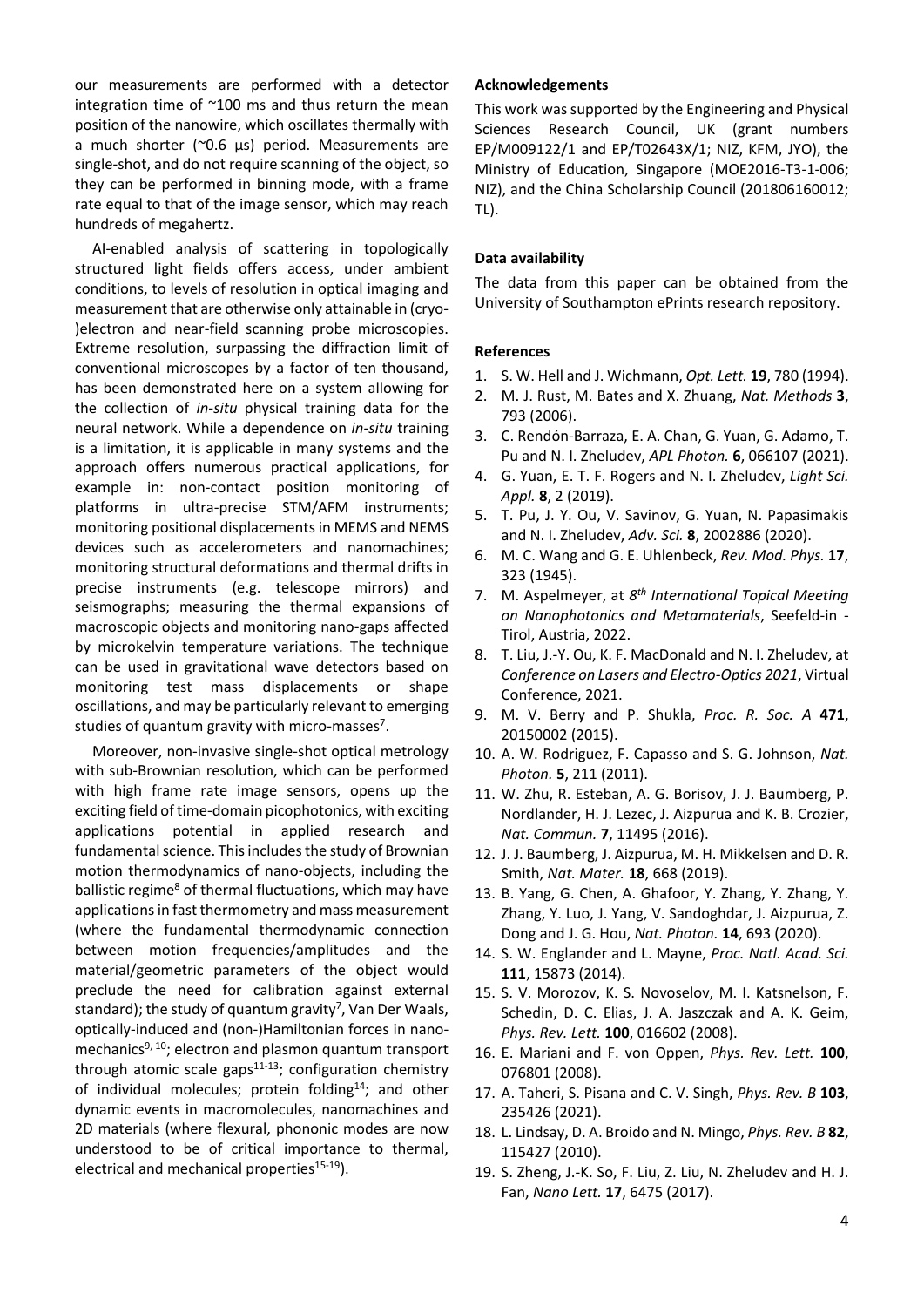# **Supplementary Information:**

## **Picophotonics - Subatomic Optical Resolution Beyond Thermal Fluctuations**

Tongjun Liu<sup>1</sup>, Jun-Yu Ou<sup>1</sup>, Jie Xu<sup>1</sup>, Eng Aik Chan<sup>2</sup>, Kevin F. MacDonald<sup>1</sup>, and Nikolay I. Zheludev<sup>1, 2</sup>

*<sup>1</sup> Optoelectronics Research Centre and Centre for Photonic Metamaterials, University of Southampton, Highfield, Southampton, SO17 1BJ, UK*

*<sup>2</sup> Centre for Disruptive Photonic Technologies, SPMS and TPI, Nanyang Technological University, Singapore, 637378, Singapore*

## **S1: Wavefront synthesizer**

The computer-controlled wavefront synthesizer employed in this work is described in detail in Ref. 1. It is based upon a pair of (Meadowlark P512) spatial light modulators – one for intensity and the other for phase modulation. In the present case, for laser light at a wavelength  $\lambda$  = 488 nm, it was programmed to generate an axially-symmetric superoscillatory wavefront constructed from two circular prolate spheroidal functions  $E(r/\lambda) = 4.477 S3(r/\lambda) + S4(r/\lambda)$ , where *r* is radial distance from the beam axis.

In the 'plane wave' illumination regime, the synthesizer was configured to generate a defocused Gaussian beam profile <sup>2</sup> having a (measured) intensity variance of only  $\pm$ 5% over the ~400 nm width of the sample (i.e. including the nanowire and gap on either side).

## **S2: Neural network architecture, training, and application procedures**

The neural network contained three convolution layers with, respectively, sixty-four 5×5, one hundred and twenty-eight 4×4, and two hundred and fifty-six 2×2 kernels, and three fully connected layers with 128, 256, 128 neurons. Each of the convolution layers was followed by a pooling layer with 4×4, 3×3, and 3×3 kernels with Rectified Linear Unit activation functions. The network was trained with the Adam stochastic optimization method and root mean square error loss function.

Our dataset comprised scattering intensity patterns imaged with a  $9\lambda \times 9\lambda$  (350 × 350 pixels) field of view of at a distance  $2\lambda$  from the sample. These were recorded (for each regime of illumination) at 201 different electrostatically-controlled positions of the nanowire, with x-direction displacements of ≤4 nm from its zero-bias equilibrium position. 64% of images (selected at random) were used for network training, 16% for validation, with the remaining 20% then employed for testing (i.e. as scattering patterns for nominally unknown nanowire positions, to be determined by the trained network). For statistical purposes, i.e. to exclude the dependence of measurement outcome on the selection of training images, and their order of appearance in the training set, twenty independent iterations of the training, validation and testing procedure were performed.

Ground truth values of nanowire displacement were independently established by a priori measurements under a scanning electron microscope for a number of different bias settings and interpolated by a quadratic dependence. Indeed, the first non-zero term in the analytical expression for the dependence of nanowire displacement on applied bias must be quadratic as displacement does not depend on the sign of the bias; and higher order terms are negligible while the magnitude of displacement remains much smaller that the gap size (~100 nm). Although each individual measurement by scanning electron microscope has an uncertainty of ±1.2 nm, a large number of